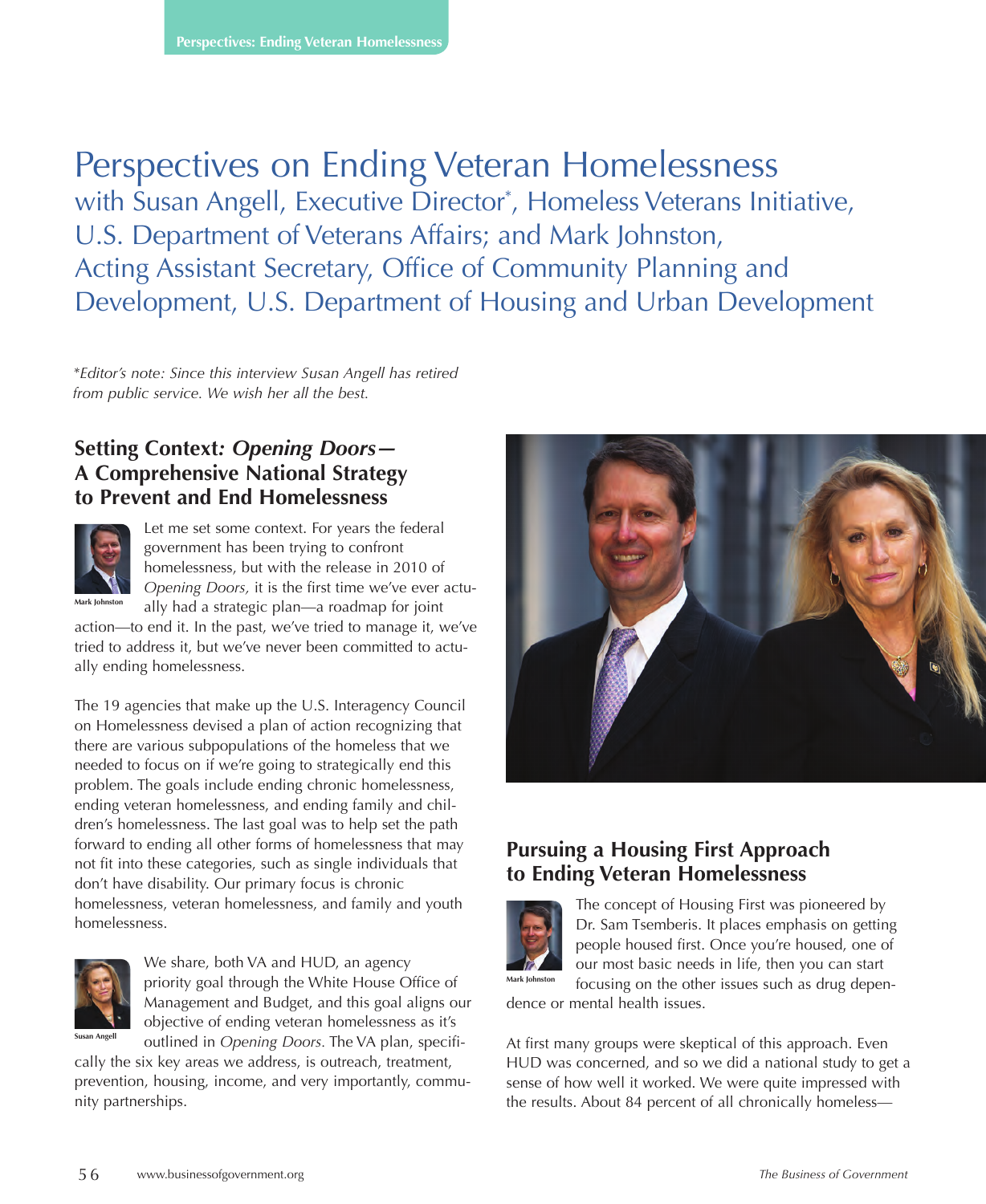persons living on the streets with a mental illness—were [still] housed a year after they were placed into their own apartments. This approach is effective and we have been touting it with the VA for four years now; it's the solution for people that need long-term permanent housing.



For the VA, Housing First was a tough concept to accept and pursue. However, I think Housing First is a perfect example of where the community showed us this is what needs to happen. It is a very successful way to target and use our

resources. We picked it up, we used it, and it is working for us, as well as for our veterans. I also think Secretary Shinseki recognizes that creativity comes from the localities and communities. In fact, they are why we have such a robust SSVF program, which is completely executed in the community by the external providers.



When I first heard about Housing First, I'm a visual person, and so I wanted to see it. I went to New York City to check it out. It was really my conversations with clients who benefit from this approach that persuaded me of its effectiveness.

The other benefits go beyond just that person. What we've seen through studies is that if you don't act, if you don't use Housing First and you let people stay on the streets, it's going to cost your city often \$40,000, \$50,000, \$60,000 a year per person as they're cycling through these systems of jails, mental hospitals, or emergency rooms. It becomes clear: not doing anything costs a lot of money, doing something that actually solves the person's housing crisis can, in fact, save the city money.

## **Characteristics of the Homeless Veteran Population**



**Susan Angell**

Homeless veterans are typically males between the ages of 31 and 61. They have many risk factors for homelessness—poverty, lack of good health and support services, unemployment, and a lack of access to affordable housing. They might have

disabling psychological conditions, like post-traumatic stress, traumatic brain injury, domestic violence, drug and alcohol issues, physical and mental illness, past history of incarceration, and/or a difficult transition from active duty service. Of all the risk factors, poverty is the number-one risk factor. Another unique factor for veterans, they are usually entering the homeless service provision area by themselves. They don't come with families or partners. They are by themselves, so there is quite a bit of isolation.



## **Veteran Homelessness Annual Assessment: Gaining Insight and Understanding**



For years HUD had limited data on homelessness; it was hard to get a handle on how to solve the problem without having good data. In 2005, we started collecting data in a very systematic way where each community was required to give us

different kinds of information. We've collected point-in-time information; in January every city collects information on how many homeless persons they have and in what category, such as how many are single, how many are families, et cetera.

We also realized that over time homelessness looks quite different. At a point in time, we have about 636,000 people who are homeless on any given day. However, over the course of a year, we find that there are about two million homeless people. HUD produces these two types of estimates, with the VA collaborating on those involving veterans. Our annual report to Congress looks at point-in-time estimates of sheltered and unsheltered homeless veterans on a single night, as well as longitudinal data. It's from that report that we gain a better understanding and are able to know certain things, like we have about 60,000 homeless veterans. We know that of all adults about 13 percent are veterans; we also know that in the last two years we've been able to reduce veteran homelessness by about 18 percent.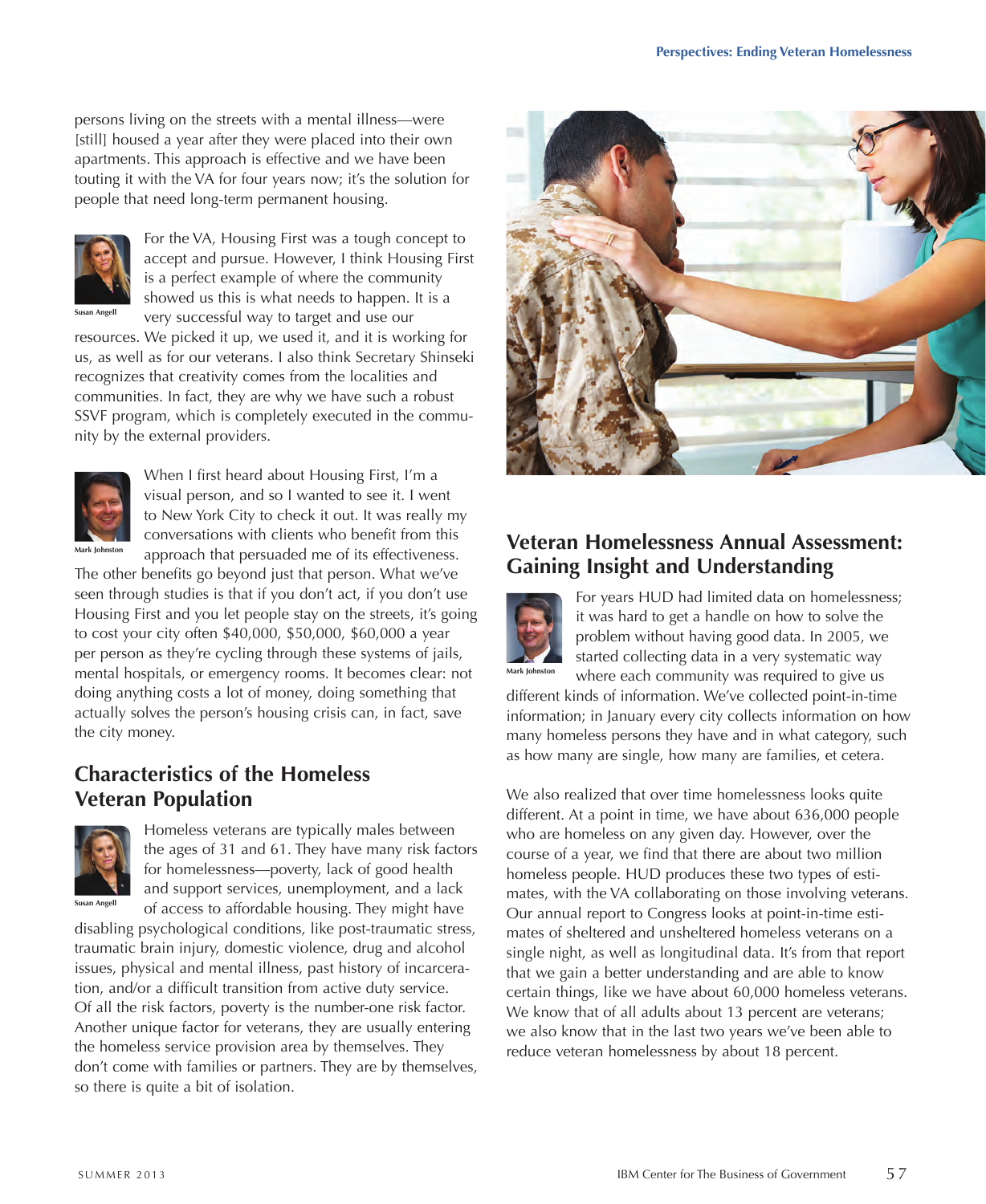## **Breaking Down Silos and Pursuing a Shared Leadership Approach**



Breaking down the silos within government is critically important. I think it is really the foundation of our success. We have a shared leadership approach that is very important to both of our organizations. To that end, VA Secretary Shinseki

and HUD Secretary Donovan have agreed to form a two-year leadership team for the United States Interagency Council on Homelessness, which facilitates long-term planning and goal setting for the 19 member agencies. This is a first time really, and the commitment shows how closely VA and HUD are working together. We also are pursuing shared leadership by reviewing data together. We develop joint interventions in communities that are struggling. We team on opportunities like doing this show so we can jointly get the message out to people that government is working together as a team to solve a very critical social problem in our country. We do things like joint briefings to Congress. Everything VA and HUD can do together to be successful in our efforts we do.

#### **HUD-Veterans Affairs Supportive Housing (HUD-VASH) Program**



As a young staffer, over 20 years ago, I had the opportunity to work with the VA and my partners at HUD to help create the HUD-VA Supportive Housing Program. It is a unique program. This is the only instance I know of where two federal

agencies jointly administer a single program. We at HUD use our expertise providing rental assistance and rely on the VA



to provide outreach and clinical services to veterans. In a nutshell, we do the housing and VA does the services. Our efforts have proven that this program works especially [well] for people living on the streets and homeless for a very long period of time. The U.S. Congress, whom we jointly developed this with many years ago, has given us a lot of flexibility on using the HUD-VASH program, providing us funding support each and every year. Even through these tough, tough budget times, we continue to get an appropriation for this program and it makes a real difference.



The HUD-VASH program has probably been one of our most effective ways to end veteran homelessness; it is the housing part of ending homelessness that VA does not have the authority to provide. Our partnership makes it possible.

We currently have about 48,000 vouchers to use and because of our joint efforts we have housed 41,000 veterans in these HUD-VASH units. At this point in time, we're targeting our HUD-VASH resources to our most chronic, most in-need veterans; it's also a great asset for us for those homeless veterans that may not quite fit into transitional housing or other programs such as a single parent with kids. HUD-VASH is a great option for single parents with kids.

## **Working Together to Improve Operations**



This strong partnership we've developed over the last four years has enhanced our ability to administer programs. We have streamlined programs so that we're able to house veterans much more quickly than before. We've been able to imple-

ment the Housing First concept in HUD-VASH. We're also capable of targeting particular communities that have the highest need. We are also looking for and rewarding communities that quickly house veterans. These are all innovations and developments that have occurred just in the last couple of years because of our partnership.



We learn our best lessons when we go out to the field together as a team, to a community that might be struggling with some processes. We sit with these folks to really understand the issues and challenges they are facing. We see if there's some-

thing we can do from a policy perspective, a change that we can make, that may help them. We also bring them resources to help them improve their processes.

And when we look at our data, our accomplishments together, we really can tell each other if you could do this a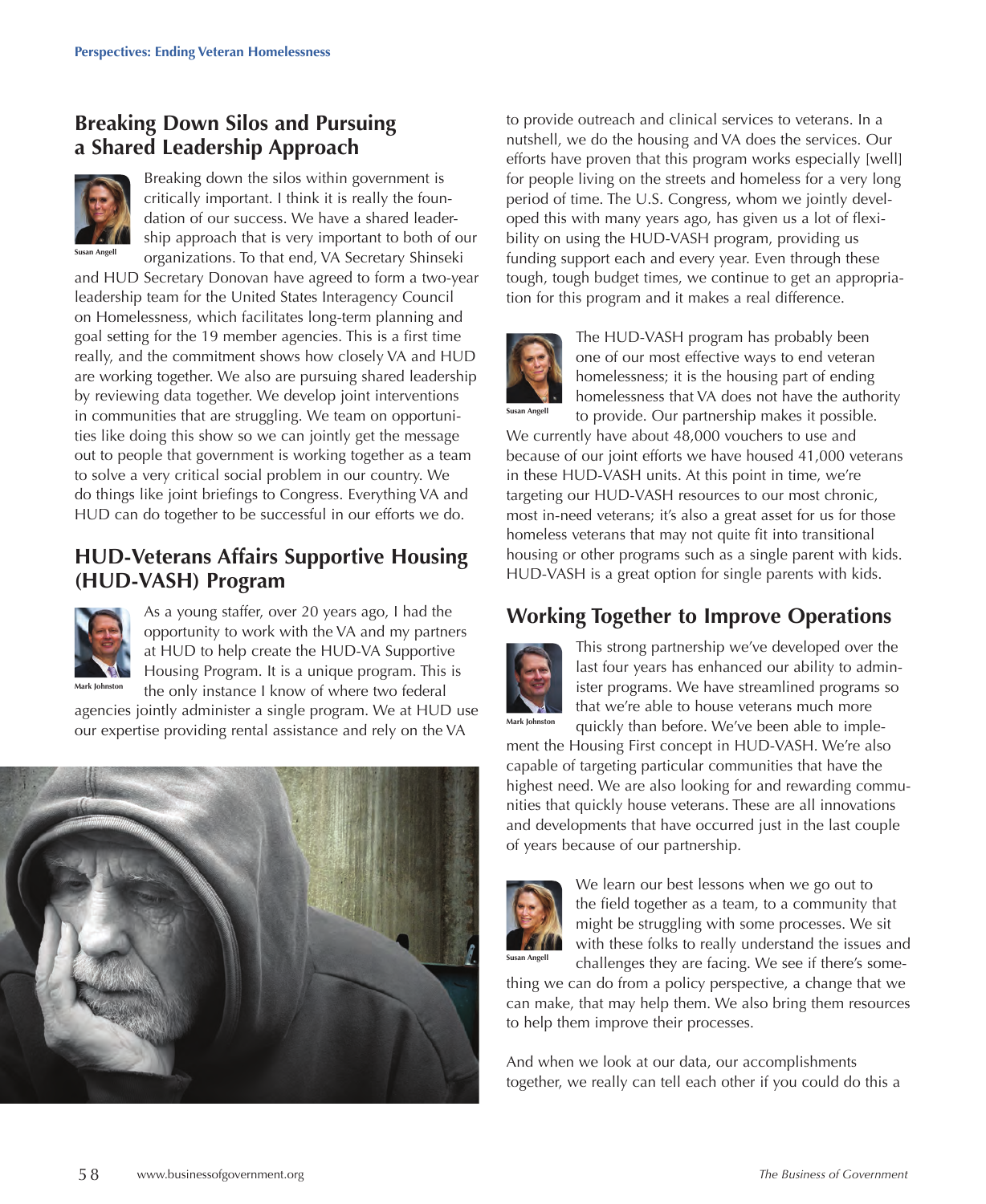

little bit faster, we could do this a little bit better, so it's really a very transparent, an open partnership where we share data, we share struggles, and we share successes.

### **Using HUDStat to Boost Results**



HUD Secretary Shaun Donovan used to head the New York City Department of Housing Preservation and Development, where he used a CityStat management tool to drive performance. He brought this concept to HUD. He leads quar-

terly reviews, known as HUDStat, to drive performance improvement across the department. It really allows various offices across HUD to engage with a wide variety of performance data, so this effort can really focus all of us on identifying and solving problems.

HUDStat meetings involve many different folks from HUD, from headquarters and field, but when we review the veteran homelessness efforts our VA partner is at our side. In fact, Secretary Donovan and the VA deputy secretary have jointly led the HUDStat meetings on ending veteran homelessness. It's during these sessions that we discuss what's working, but more importantly what's not and needs to be turned around. Putting a finer point on this aspect, I remember after the very first HUDStat meeting I spoke with Secretary Donovan at a National Homeless Veterans Conference. I asked him what he thought about our first meeting, which occurred the day before. He was quite clear that he wanted to see actual problems that we couldn't solve at our level, but that we

needed to get together at a higher level to tackle. He never saw a dog-and-pony show again. At these meetings, we tee up tough issues we're grappling with and ask for guidance, always trying to find better ways to deal with tough issues.

We also seek to address and solve problems such as process bottlenecks and operational issues by making sure we're thinking beyond the Beltway. To that end, all of our HUDStat meetings, including those on ending veteran homelessness, involve field offices and other communities. For instance, we have had calls that included the HUD team in LA and the VA team in LA. Leadership can directly ask the local staff about the particular issue they may be facing or confer on issues we're hearing about at headquarters. It is critically important to have these candid conversations across the country, so we can quickly identify what issues, processes, or policies may need fixing.

## **Rapid Results Boot Camps**



We have these wonderful events called Rapid Results Boot Camps supported by Community Solutions, Inc., and the Rapid Results Institute. We bring staff from HUD, VA, Public Housing, anyone else who plays a role in this process. They come

together as a team and for two-and-a-half days they work as a team. They look at processes, identify problems, and find gaps. The goal of these boot camps is for the team to set audacious 100-day goals that they commit to as a team. They go back to their sites to execute on their commitment. There are follow-up calls to assess progress and identify those who may need help. They share their progress with leaders every 30 days until we get to that 100-day point where we assess whether their goals were met. We're finding the competitiveness between different regions to make their goal is very helpful, it's very exciting, and it makes it fun for the teams; we're seeing better performance such as success in housing 100 veterans in 100 days or cutting a process that took 200 days in half. Once they have completed the initial 100-day goal, we've noticed these teams are excited, motivated, and proud.



I totally agree. We realize we can't do it all ourselves by any means. We had these two groups, Community Solutions and Rapid Results Institute, approach us and say, look, we think we could help. Rather than be defensive, we

completely embraced it, and we now help fund these around the country. One of the reasons our local teams are moving forward so well relates to the Rapid Results boot camps.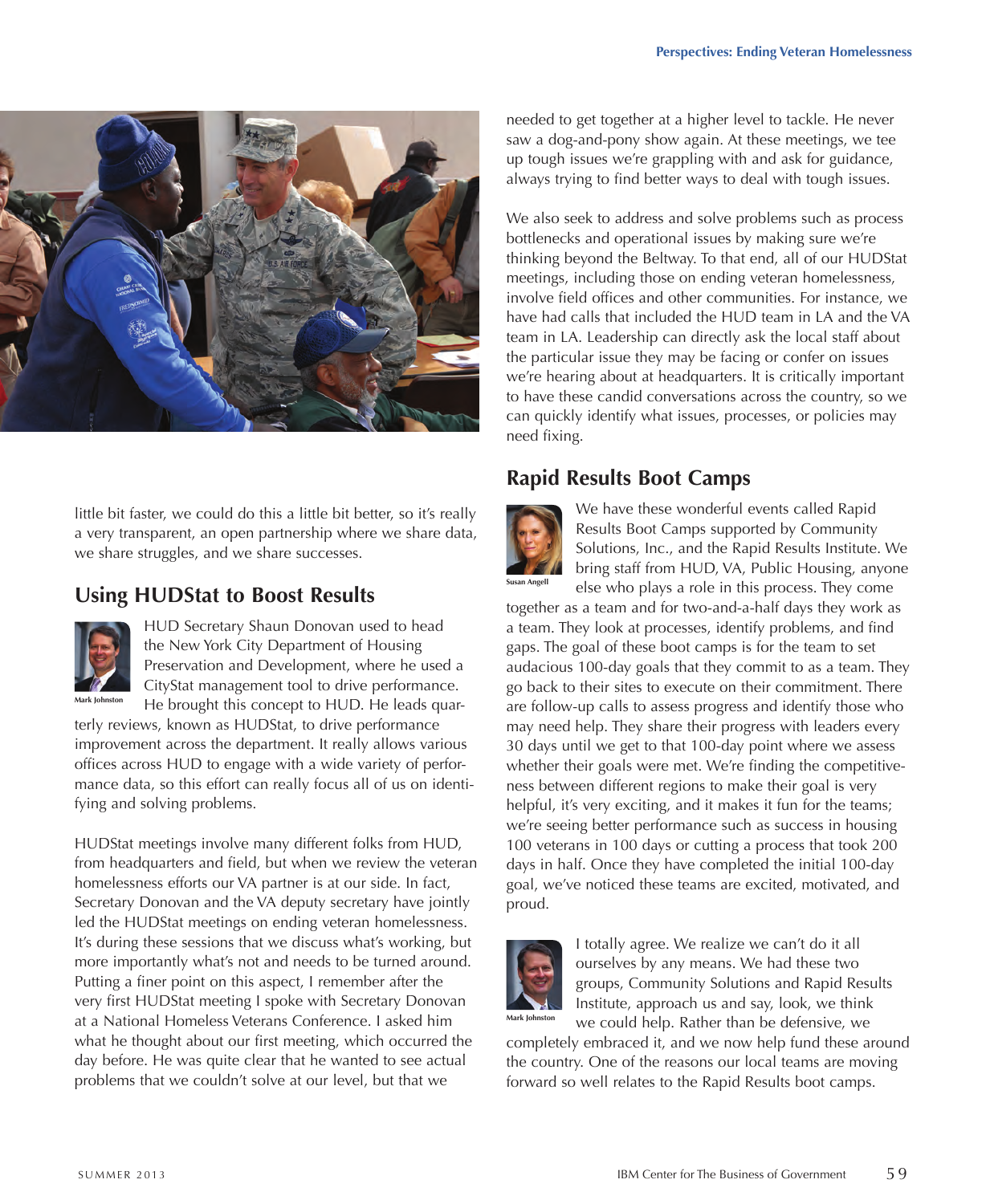## **An Ounce of Prevention: Homelessness Prevention Rapid Re-Housing Program (HPRP) and Supportive Services for Veteran Families (SSVF) Program**



As part of the Recovery Act, we ran the Homelessness Prevention Rapid Re-Housing program (HPRP), which was a huge program to stand up. It was \$1.5 billion. We were able to serve about 1.3 million people over the course of

three years and learned a host of lessons. The program had two aspects: homelessness prevention and rapid re-housing. Rapid re-housing simply means if somebody becomes homeless let's rapidly re-house them into an apartment, pay rent and utilities for a short period, and even help with some case management. I think the most important lessons that I learned were twofold. First of all, we found that most homeless people we helped required a very small amount of investment to solve their homeless problem. A year after the assistance ended, about 90 percent of all families who received assistance were still housed. The cost was only about \$1,200 per person. This was a huge aha moment for us. We don't need an expensive, long-term intervention for every homeless person. We need to have tailored interventions, in specific dosages: if you're living on the streets for years you're probably going to need permanent housing and services for some time to come, but for most homeless people they will not need nearly that much intervention. The second important lesson is the realization that it's really tough to know who actually is going to become homeless tomorrow, just because you get evicted from your housing, just because you lose your job does not mean you'll automatically become homeless. In fact, in most cases, the vast majority of cases you don't. The lesson learned for us [was that] rapid re-housing is an incredibly cost-effective and efficient intervention.



The VA's Supportive Services for Veteran Families (SSVF) program is absolutely modeled after the HPRP program. It represents one of the gifts of our partnership. We can learn from each other when developing support programs. They could

show us lessons learned from the HPRP program, so that VA could avoid similar mistakes. Given the shared experience, we could really start our program very quickly, which we did. Our SSVF program has been immensely successful. In our first year of operation, we had hoped to serve about 22,000 participants for \$60 million, but in fact we served over 35,000 participants, and 8,800 of those were children. It is probably one of the most progressive, cost-effective, flexible programs that we have to help folks that are on the



verge of homelessness [be] rapidly re-housed as HPRP did. It is a paradigm shift because we reach out to the veteran and ask them what it is they need. Maybe they need some job or employment assistance, help with rent for a few weeks, or maybe child care assistance. Each intervention is based only on what that veteran and their family needs. As Mark said, it's about tailoring and dosage, making the intervention appropriate—the right intervention at the right time, for the right person. We are very excited about this program. We provided about \$100 million spread across 151 communities. Starting at the very end of this year/beginning of next year we will have \$300 million out to communities across the country. I think the other important piece is that this program is operated by community providers. They have done a phenomenal job.

#### **Providing Other Supportive Services for Veterans and their Families**



In VA, we certainly have a full range of health care and mental health [care] that we provide to our veterans. We have robust programs dedicated to substance abuse, PTSD, and traumatic brain injury. We also have a justice outreach program that

provides services to folks coming out of prison as that's a group that's very likely to become homeless. We have these new mobile medical outreach teams that are actually going out into the community, on the street, and providing primary care to veterans in need. It's a way to engage the most chronically homeless, providing them care and using this as a way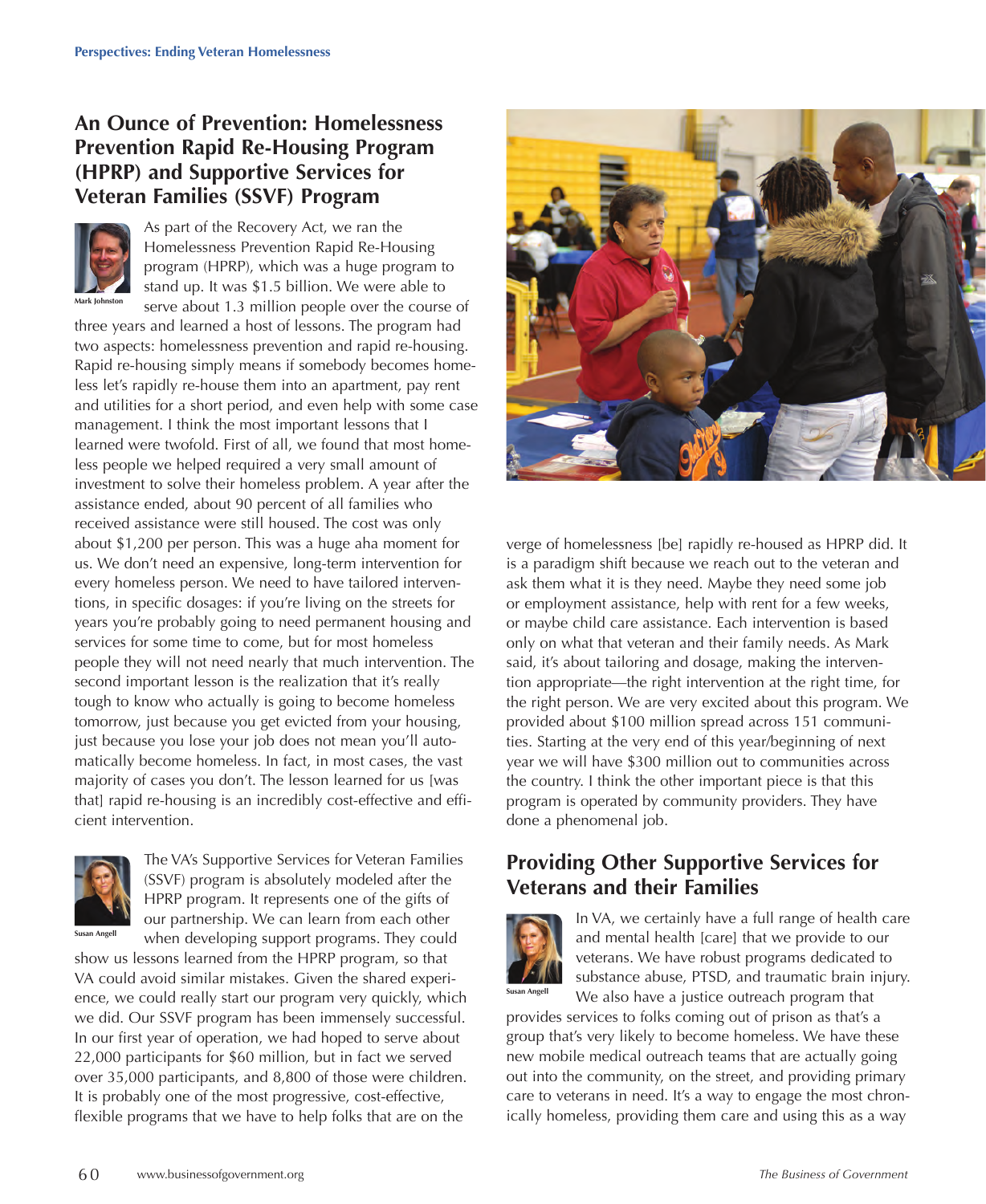to place them in safe housing. In our first year with only a few of these teams in certain communities, we have noticed a significant decline in emergency room visits and hospitalizations among homeless veterans.



We do have other programs, though not specifically targeted to veterans, to support them and make a big impact in helping them. The Continuum of Care Program is our primary grant program, funded to the tune of about \$1.7 billion,

that houses all types of homeless persons. We serve many veterans through this program. In 2009, we were serving about 4,000; now it's closer to 12,000 homeless veterans through the Continuum of Care Program with a range of interventions, primarily permanent housing. We've been flat funded for about four years now, so we can't just rely on existing homeless programs to get it done. We are looking beyond our homeless programs. We're looking at mainstream programs at HUD, such as the Community Development Block Grant Program, Public Housing, and the Housing Choice Voucher Program. Even if a small fraction of these dollars can go to the homeless within a community, we can make more of an impact in reducing veteran homelessness.

#### **Raising Awareness about Available Programs for Homeless Veterans**



We find that one of the barriers to care is folks just don't understand how much is available to them. For our newest veterans, sometimes they will leave and not realize they have five years of free health care if they served in the war zone.



We had a campaign effort called Make the Call! We have a 24/7 call center for homeless veterans. We went across the country hitting 28 cities in two weeks; we did radio, TV, ribbon cuttings, stand-downs. We did all of this to talk about our Make the Call! Anybody who comes in contact with a homeless veteran or someone who is at risk can call this number and they will get a warm hand-off to services close to their geographic area. The people staffing this call center 24/7 are professionals. Many of them are veterans themselves; they really understand what the struggles are; they truly understand how hard it is to make the first call. After our campaign push, we increased the quantity of calls to the call center by over 200 percent. Our first year, we were receiving about 10,000 calls a year; now we're getting 10,000 calls a month. It's really become a critical door opener for veterans that need assistance.

VA also has very specific outreach coordinators in each of the medical centers, whose job it is to go out into the community and veteran service organizations and invite them to come in for care. Our vet centers are one of our best outreach assets. We have 300 vet centers across the nation; they're primarily staffed by fellow combat veterans, so the credibility—that vetto-vet contact—makes it so much easier for a fellow veteran to come into a site, understand what the services are and feel comfortable, welcomed, and respected. These vet centers also have mobile vet centers. These great big buses equipped with offices and technology such that they can go out to an event and provide care, counseling, and enroll eligible vets into the VA system for care. We take these mobile vet centers on the road into very rural areas on a regular basis to provide services to vets in those hard-to-reach communities.

We also organize stand-downs across the country. These are events that occur usually once a year for one or two or three days. The entire community comes together—VA, local service provider, social services, whatever a veteran might need, food, shelter, clothing, health screenings—all these services are available during stand-downs. Last year, we had 206 stand-downs across the country. We have found that our veterans love stand-downs. It's a familiar military term. We reach out to them in a way that they're comfortable. We want to take care of you. It's a huge community event.

#### **Focusing on the Future**



We have a little less than three years to end veteran homelessness, and it is going to be challenging. We have had an 18-percent reduction in the last two years, so it wasn't just progress in one particular year. For the next year's budget, we

requested a 25-percent increase in HUD's homeless account.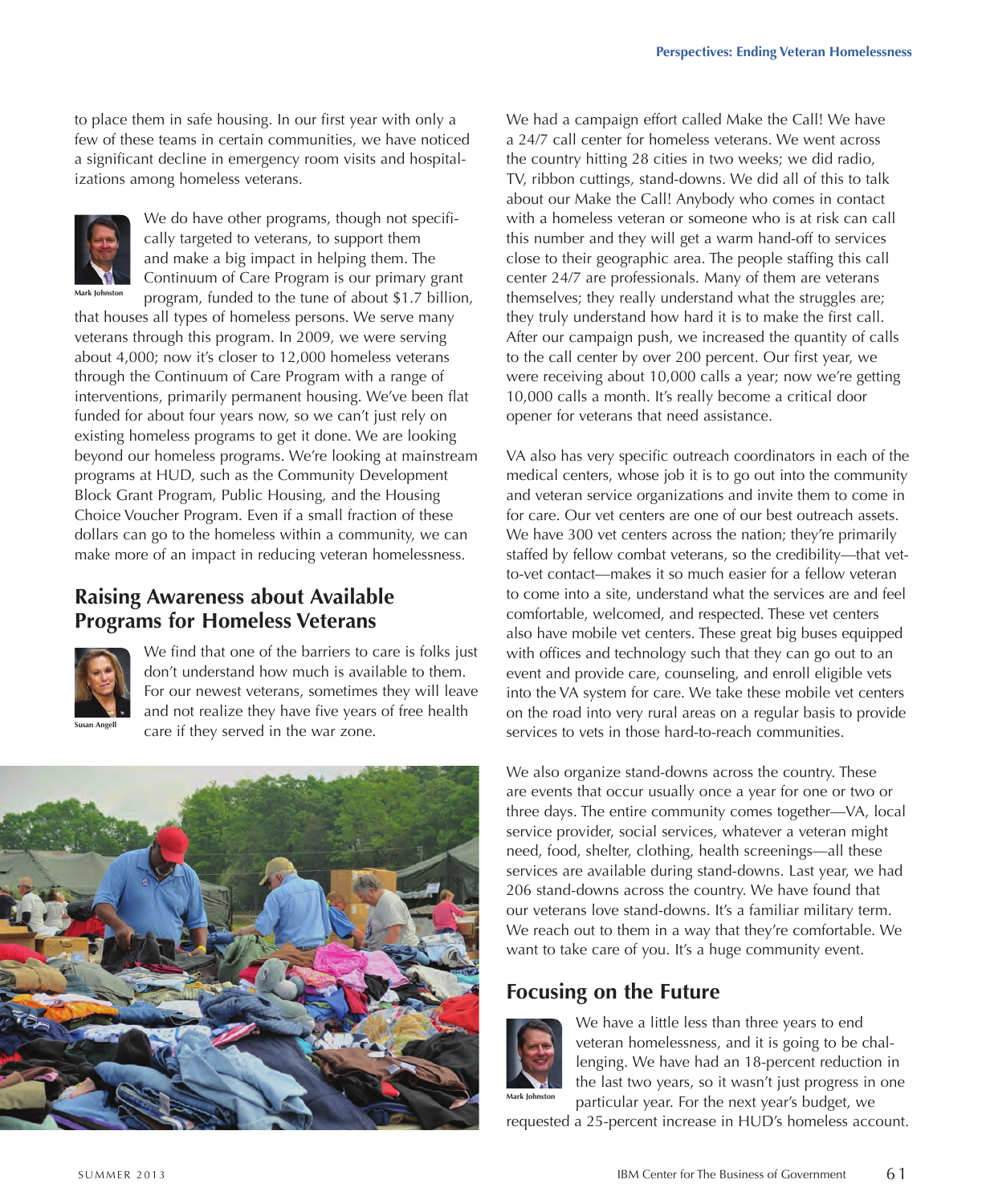I don't think you'll see that anywhere in government, especially in this era. We asked for it because we show results, we can demonstrate outcomes, and we can actually solve homelessness.



**Susan Angell**

On the VA side, we actually came to a mutual decision that using those various HUD-VASH vouchers for our most needy is probably one of the most effective ways we're going to end homelessness because that is going to be our

hardest population; this program comes with the kinds of care and support services to keep someone in housing once we get them there. Our SSVF program is also critically important—it's economical, it's flexible, it's very easy for our veterans to use, so we intend to keep up funding for that program.

#### **Anticipating the Needs of Returning Veterans from Iraq and Afghanistan**



We are really keeping an eye on our Operation Iraqi Freedom, Enduring Freedom, and New Dawn population. The SSVF program is probably the program for this group because they haven't been out long enough where they are chronically

homeless and they just may have significant employment issues. We know that the unemployment rate for this population is one of the highest, so we're really working with the Department of Defense to make sure we have good transitions services and job assistance services available. Right now, this population only constitutes about 5.5 percent of



our homeless population. We can provide serious support to these folks as they transition and minimize their vulnerability.

#### **Leveraging Innovation and Advances in Technology**



We are doing many different things. Let me just mention one from the HUD side, we have developed a tool for communities so they can look at the data they have from our point in time, from the annual homeless assessment report, and other

data so they can make informed decisions on how to reallocate or restructure their homeless system. Many communities have a homeless support system that was implemented 15 years ago with little changes made to date. With limited dollars, it is a necessity for many of these communities to restructure, reallocate, and redirect funds and resources to more strategically target and respond. We now have an online tool for them to use to do just this.



We have a couple of areas where we're using technology. We have right now a homeless registry that goes back several years where we can actually identify and track every single veteran who has come to the VA for any kind of homeless care.

We can see how they move across the country, the kinds of services they need, what works, what hasn't worked. This tool has been incredibly helpful to us.

We partnered up with Bon Jovi and he sponsored an app competition that resulted in an effort called Project Reach (Real-Time Electronic Access for Caregivers and the Homeless). This is a smartphone app that anybody can download. It will tell you in New Jersey what services are available for the homeless. A provider, community member, or a veteran family member can use this app and find out what resources are available to assist them. The app identifies the location, gives its hours of operation, and services that are available.

#### **Collaboration and Pushing Each Other to be Better**



We are invited to speak about our efforts and really get into the nuts and bolts of it often. When you're talking to a group of 30 up-and-coming federal leaders, the notion of having a shared mission, sharing resources, and sharing data

makes a serious impression. We have to be willing to talk about it in a transparent manner. You have to trust that the other organization has the same good will and goal in front